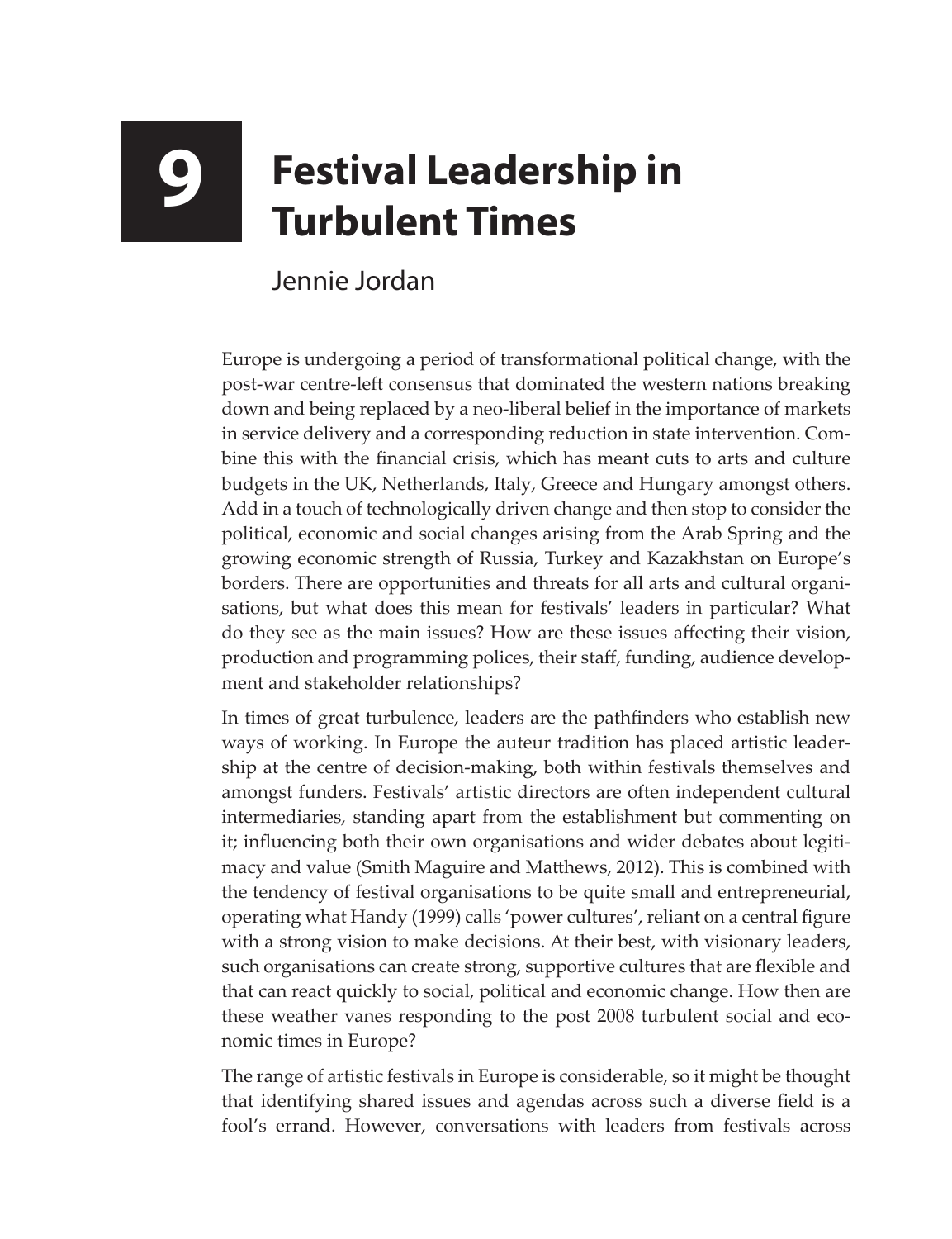Europe, supplemented by a small online survey [n=38] undertaken using databases from the European Festivals Association and the British Arts Festivals Association during the summer of 2012 indicate that there are three common issues that they consistently place at the top of their agendas: artistic vision and quality, audiences and income generation. The challenges these present are considered alongside technological, economic and demographic change.

## **A turbulent environment**

Europe's economic situation has been dire since 2008; the Euro in crisis, indebted, lacking growth and with high levels of unemployment in many countries. In this climate making the case for public subsidy of festivals can be very difficult, so it is no surprise that festival directors have been thinking creatively about diversifying their income sources. Previous research across Europe indicates that financial and institutional support for festivals varies widely across the continent, with some festivals receiving almost all of their income from public sources and others almost entirely reliant on sponsorship or earned income (Ilczuk and Kulikowska 2007: 35-37). This places festivals in an interesting place in relation to policy makers – they are not entirely reliant on public subsidy, so can be an independent voice, but they might not be valued as highly as other cultural institutions. Diversifying income streams is at the top of festival leaders' concerns across the continent, indicating some uncertainty about the level of support they can expect from the public and commercial sectors.

At the national level, the approach and commitment of Europe's politicians to culture is changing rapidly. Since World War Two, most Western European nations have taken a benign approach to the arts, providing subsidy without overt artistic intervention (McGuigan 2004). Festival policy has largely focused on large-scale celebrations of national pride, or festivals aimed at encouraging tourism, with the latter often being initiated locally, but success being hailed centrally later, such as the *Edinburgh International Festival* in Scotland (Garcia 2004, Getz 2009).

For festival directors this is both an opportunity and a danger; the very point that requires sure-footed leadership. Do you accept the potential windfall that might come your way if you associate your festival with a celebration of national pride? Or do you perceive this as a dangerous short-termism that might leave you isolated if the political wind changes?

As can be seen from some of the other chapters in this book, festival leaders tend to be entrepreneurial. Jonker et al define festival entrepreneurs as being